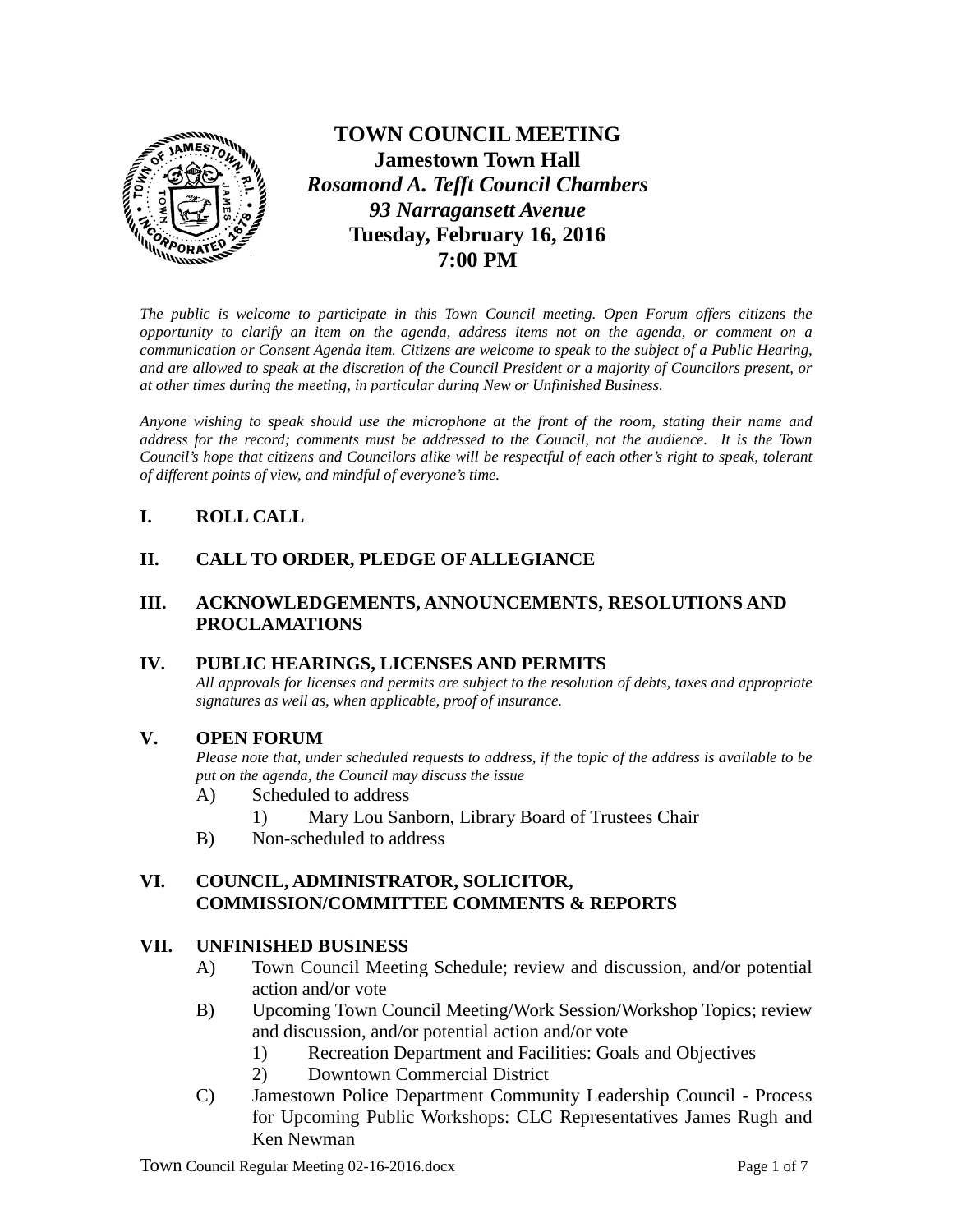#### **VIII. NEW BUSINESS**

- A) Church Community Housing Corporation Request for an additional grant amount not to exceed \$15,000 from the Town of Jamestown Housing Trust Fund to cover the additional costs of renovating 147 Beach Avenue for affordable housing; review and discussion, and/or potential action and/or vote
- B) Approval of Proposal: From ESS Group for Sheffield Cove Innovative Stormwater and Pathogen Controls for an amount not to exceed \$63,920 as recommended by Public Works Director Michael C. Gray; review and discussion, and/or potential action and/or vote

#### **IX. ORDINANCES AND APPOINTMENTS AND VACANCIES**

- A) Appointments & Vacancies
	- 1) Jamestown Planning Commission (One vacancy with an unexpired four-year term ending date of December 31, 2018); duly advertised; interview conducted; review and discussion and/or potential action and/or vote (continued from 02/01/2016)
		- a) Letter of interest
			- i) Dana Prestigiacomo
	- 2) Jamestown Tree Preservation and Protection Committee (One vacancy with a three-year term ending date of December 31, 2018); duly advertised; interviews conducted; review and discussion and/or potential action and/or vote (continued from 02/01/2016)
		- a) Letters of interest
			- i) Peter Kallman
				- ii) Dana Prestigiacomo
	- 3) Jamestown Zoning Board of Review  $3<sup>rd</sup>$  Alternate (One vacancy with a one-year term ending date of December 31, 2016) duly advertised; interview conducted; review and discussion and/or potential action and/or vote (continued from 02/01/2016)
		- a) Letter of interest
			- i) Dana Prestigiacomo
	- 4) Juvenile Hearing Board (One vacancy with a two-year term ending date of December 31, 2017) duly advertised; review and discussion and/or potential action and/or vote

## **X. CONSENT AGENDA**

*An item on the Consent Agenda need not be removed for simple clarification or correction of typographical errors. Approval of the Consent Agenda shall be equivalent to approval of each item as if it had been acted upon separately.*

- A) Adoption of Council Minutes
	- 1) February 1, 2016 (interviews)
	- 2) February 1, 2016 (regular meeting)
- B) Minutes from Boards, Commissions and Committees
	- 1) Jamestown Charter Review Committee (01/13/2016)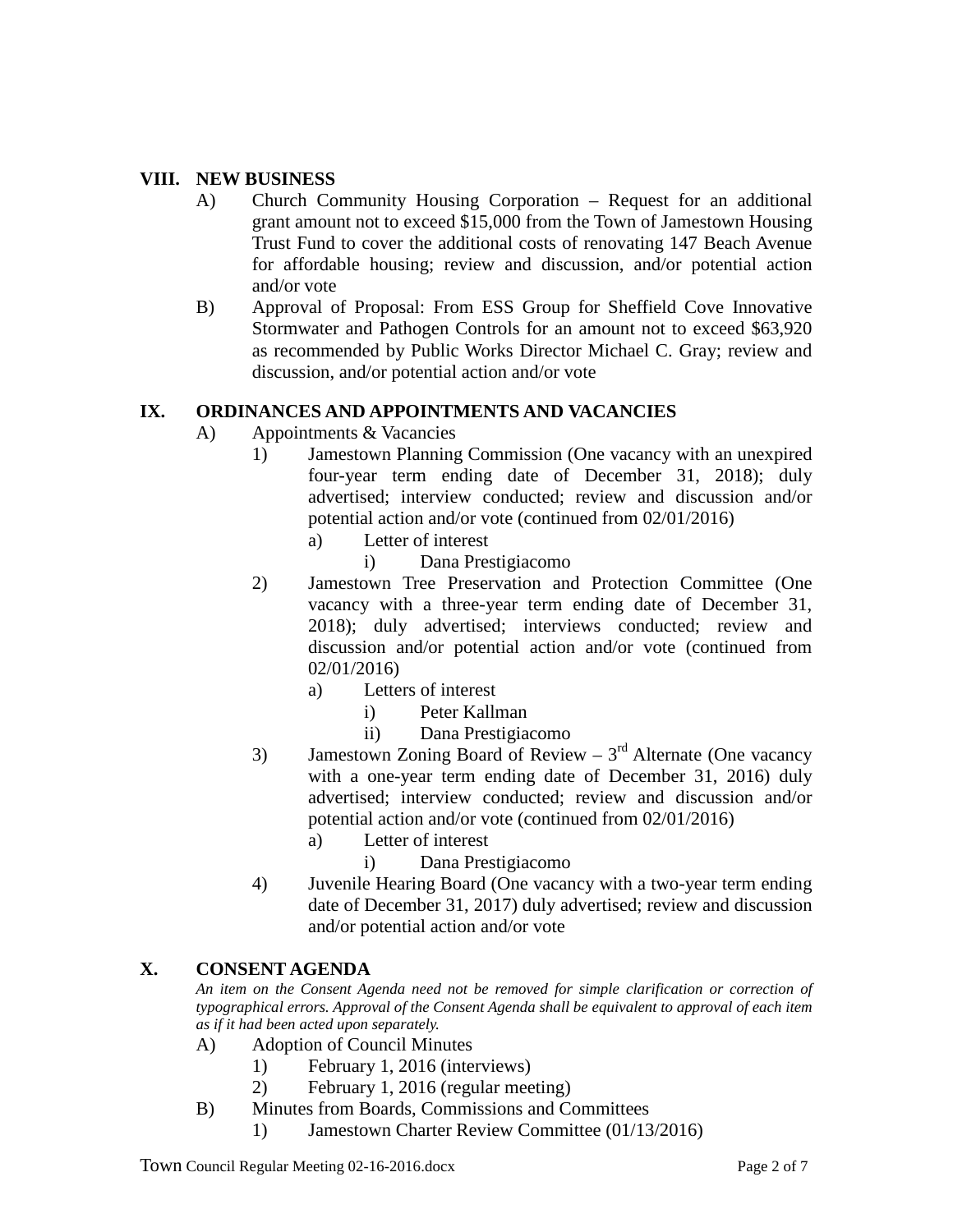- 2) Jamestown Charter Review Committee (01/27/2016)
- 3) Jamestown Philomenian Library Board of Trustees (12/08/2015)
- C) Attendance Records from Boards, Commissions and Committees
	- 1) Jamestown Harbor Commission
	- 2) Jamestown Tree Preservation & Protection
- D) Zoning Board of Review Abutter Notifications
	- 1) Notice is Hereby Given That the Jamestown Zoning Board of Review will hold a Public Hearing February 23, 2016, at the Jamestown Town Hall 93 Narragansett Avenue, Jamestown, RI at 7:00 p.m. upon the following: Application of EPI Real Estate Holdings, LLC, whose property is located at 41 Narragansett Ave., and further identified as Assessor's Plat 9, Lot 211 for a Variance/Special Use Permit
		- From:
		- 1. Chapter 82-Zoning–Appendix A-Minor Subdivision Regulation
		- 2. Preliminary lot checklist No 3
		- 3. Article 3 Table 3-2 Dimensional Variance
		- 4. Article 12 Section 1203 Parking Requirements
		- 5. Sec. 82-1205.Shared parking Special Use Permit
		- To:
		- 1. Divide current 10,210 lot into 2 lots. Lot A to be 4,059 sq. ft. instead of the required 5,000 sq. ft.
		- 2. Lot B to be 4 ft. 9 inches rear lot set back instead of 12 ft.
		- 3. Lot  $B A$  variance to allow the existing configuration of parking to satisfy the requirements of Lot B.
		- 4. Lot A to use "shared parking" from Lot B for 2 overnight parking spaces
			- Note no physical alterations or changes in use are being requested

Said property is located in a CD zone and contains .23/10,200 acres/sq. ft.

- 2) Notice is Hereby Given that the Jamestown Zoning Board of Review will hold a Public Hearing February 23, 2016, at the Jamestown Town Hall 93 Narragansett Avenue, Jamestown, RI at 7:00 p.m. upon the following: Application of Andrea Colognese et Doriana Carella (Village Hearth Bakery), whose property is located at 2 Watson Ave., and further identified as Assessor's Plat 8, Lot 774 for a variance from Article 3, Table 3-2 (Lot Coverage) requesting 304 sq. ft. kitchen addition. 40% lot coverage requested where 35% is allowed. Said property is located in a CL zone and contains 7,000 sq. ft.
- E) CRMC Notices
	- 1) February 2016 Calendar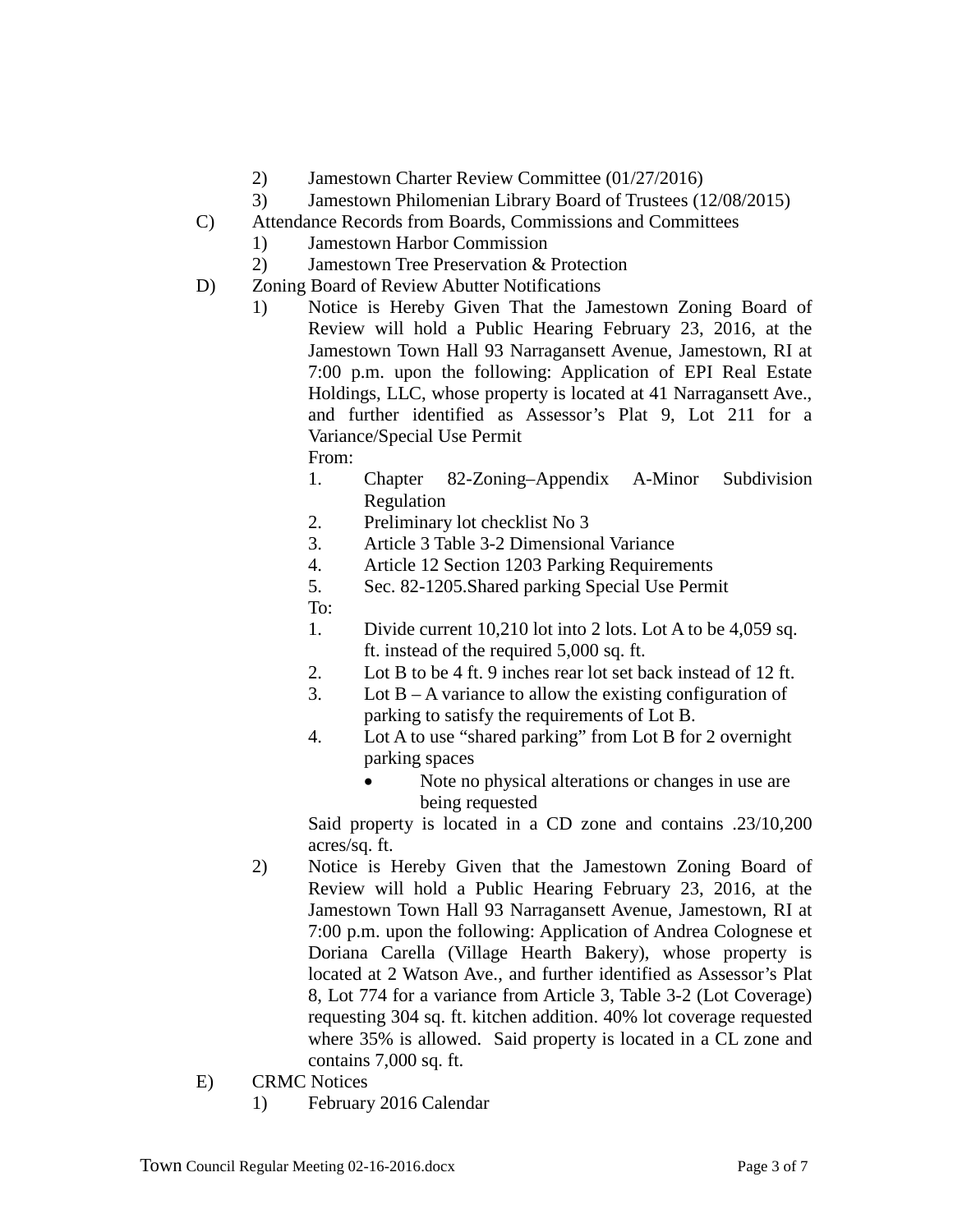F) Abatements/Addenda of Taxes

- Total Abatements: \$44,358.03 Total Addenda: \$44,083.14
- 1) Properties/Tangibles Abatements to 2015 Tax Roll

#### **Account/Abatement Amount**

| a)            | 02-1651-00 | \$ 3,801.50 |
|---------------|------------|-------------|
| b)            | 03-1338-79 | \$2,465.23  |
| $\mathbf{c})$ | 03-0222-20 | \$6,681.39  |
| d)            | 07-0434-60 | \$4,263.74  |
| e)            | 09-0042-00 | \$4,669.28  |
| f)            | 10-0097-20 | \$5,466.13  |
| g)            | 12-0021-10 | \$105.36    |
| h)            | 13-0409-02 | \$1,933.36  |
| $\mathbf{i}$  | 13-0595-35 | \$2,709.44  |
| $\mathbf{i}$  | 16-0116-00 | \$8,705.18  |
|               |            |             |

- k) 18-0246-50 \$ 3,388.89
- 2) Properties/Tangibles Addenda to 2015 Tax Roll

## **Account/Addenda Amount**

| a)         | 01-0357-25 | \$3,388.89 |
|------------|------------|------------|
| b)         | 03-0590-60 | \$1,933.36 |
| c)         | 08-0064-50 | \$6,681.39 |
| d)         | 08-0275-45 | \$4,669.28 |
| e)         | 08-0545-01 | \$2,708.44 |
| f)         | 09-0012-98 | \$5,466.13 |
| $\sigma$ ) | 14-0396-00 | \$380150   |

- g)  $14-0396-00 \rightarrow 3,801.50$
- h) 16-0234-75 \$ 2,465.23
- i) 16-0790-00 \$ 8,705.18
- $j$  19-1265-75 \$ 4,263.74
- 3) Properties/Tangibles Abatements to 2014 Tax Roll

# **Account/Abatement Amount**

- a) 12-0021-10 \$ 105.00
- 4) Motor Vehicles Abatements to 2004 Tax Roll

## **Account/Addenda Amount**

- a) 18-0207-00M \$ 64.53
- G) Finance Director's Report
- H) Private Investigator License Renewal:
	- 1) Ronald F. Lewis dba: R.F. Lewis Private Investigators 139 Seaside Drive
- I) Trash Collector License Renewals:
	- 1) Island Rubbish Service, Inc. dba: Island Rubbish Service, Inc. Location: Island-Wide (8 Swinburne Street)
	- 2) Republic Services, Inc. dba: Republic Services of MA Location: Island-wide (1080 Airport Road, Fall River)
	- 3) Waste Management of RI, Inc. dba: Waste Management of RI, Inc. Location: Island-wide (65 Halsey St., Newport)
- J) Holiday License Renewals: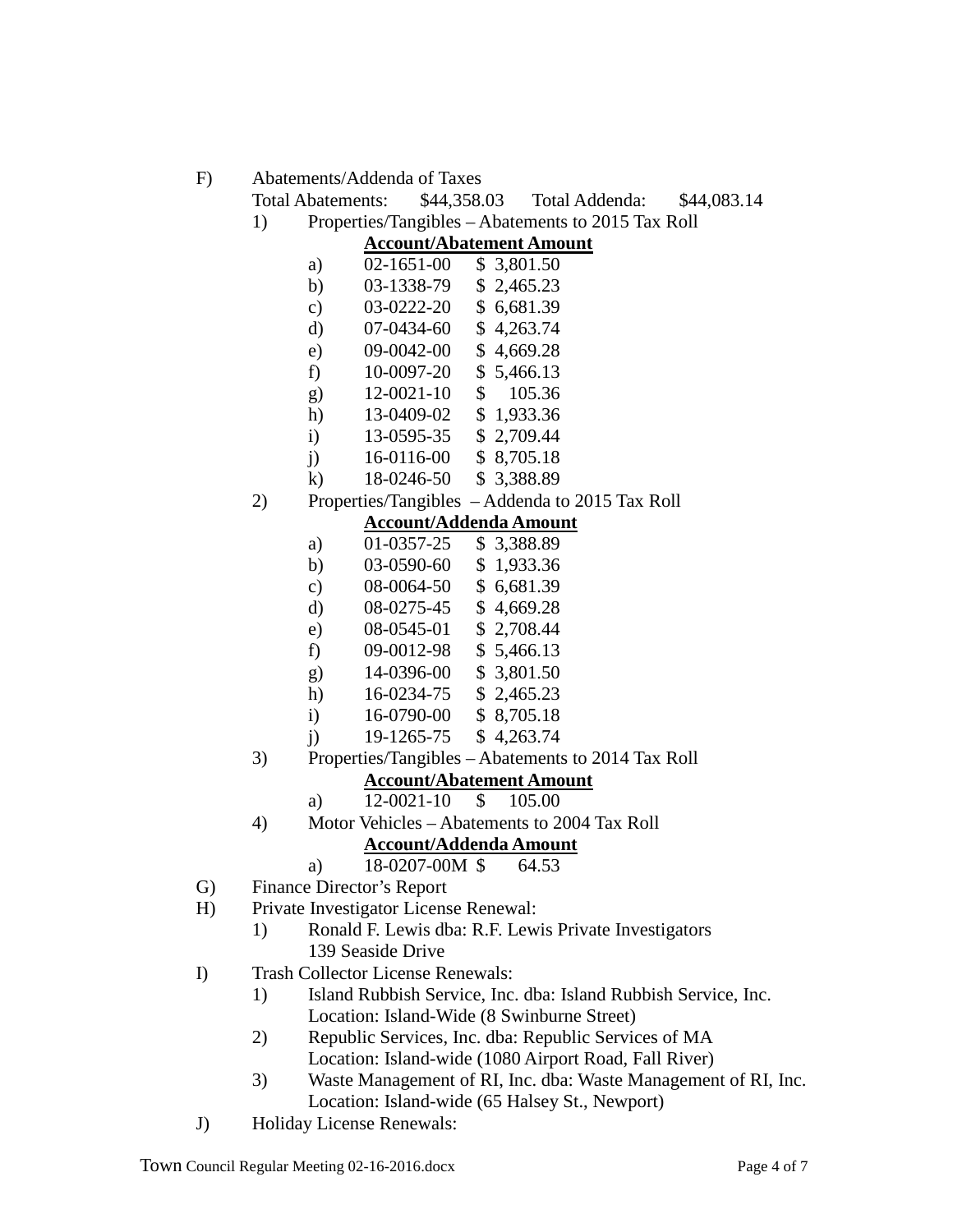- 1) Baker's Pharmacy of Jamestown, Inc. dba: Baker's Pharmacy Location: 53 Narragansett Avenue
- 2) Conanicut Marine Services, Inc. dba: The Conanicut Store Location: 20 Narragansett Avenue
- 3) Conanicut Yacht Club dba: Conanicut Yacht Club Location: 40 Bay View Drive
- 4) Doriana Carella dba: The Village Hearth Bakery Address: 2 Watson Avenue
- 5) East Ferry Market Ltd. dba East Ferry Market & Deli Location: 47 Conanicus Avenue, Units 1 & 2
- 6) ESJ, Inc. dba: Simpatico Jamestown Location: 13 Narragansett Avenue
- 7) Gail Chase dba: Hodgkiss Farm Location: 305 North Road
- 8) Islandish, Ltd dba: Chopmist Charlies Location: 40 Narragansett Avenue
- 9) Jamestown Boat Yard, Inc. dba: Jamestown Boat Yard Location: 60 Dumpling Drive
- 10) Jamestown Culinary Partners, LLC dba: Jamestown Fish Location: 14 Narragansett Avenue
- 11) Jamestown Hardware, Inc. dba: Jamestown True Value Hardware Location: 5 Narragansett Avenue
- 12) Jamestown Restaurant Group, LLC dba: Narragansett Café Location: 25 Narragansett Avenue
- 13) KALI, LLC dba: J22 Tap & Table Address: 22 Narragansett Avenue
- 14) Lucky Ridge Co. LLC dba: Spinnakers Café Location: 3 Ferry Wharf
- 15) Ocean Essence & Therapeutic Massage, LLC dba: Ocean Essence & Therapeutic Massage/Ocean Essence Spa Location: 123 B Narragansett Avenue
- 16) Slice of Heaven, Inc. dba: Slice of Heaven Location: 32 Narragansett Avenue
- 17) Tallulah, LLC dba: Tallulah's Tacos Location: 252 Narragansett Avenue
- 18) TMT Corp. dba: McQuade's Laundromat Location: 5 Clarke Street
- 19) TMT Corp. dba: McQuade's Supermarket Location: 6 Clarke Street
- 20) Tunstall LLC dba: Grapes & Gourmet Location: 9 Ferry Wharf
- 21) Urban Flowers, LLC dba: The Secret Garden Location: 12 Southwest Avenue
- 22) Varsha, Inc. dba: Jamestown Wine & Spirits Location: 30 Southwest Avenue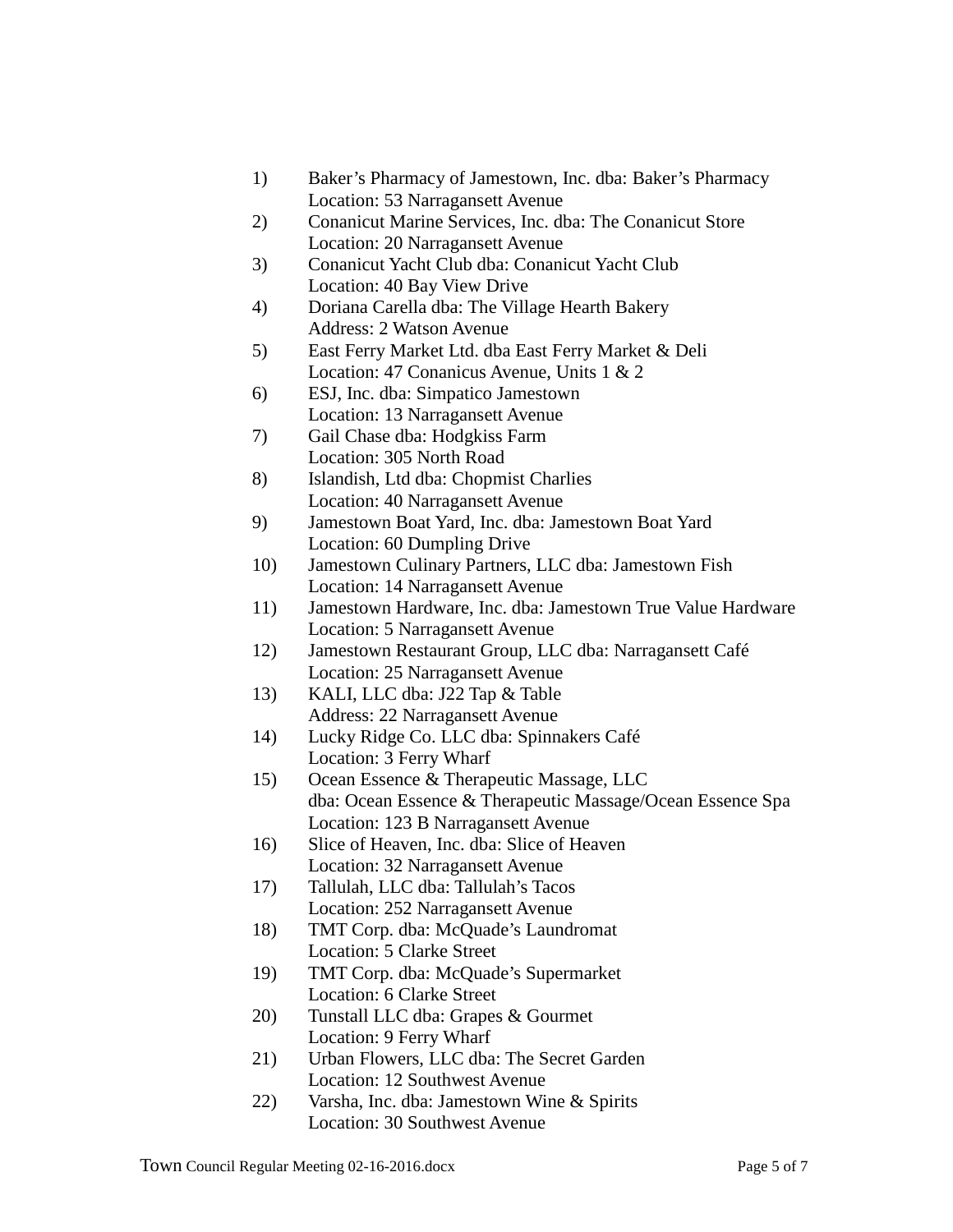- 23) Yun Chen dba: Peking Garden
- Location: 34 Narragansett Avenue
- K) Holiday and Peddler License Renewals:
	- 1) A. B. Munroe Dairy, Inc. dba: A. B. Munroe Dairy Location: Island-wide (151 Brow Street, East Providence)
	- 2) Del's Lemonade & Refreshments, Inc. dba: Del's of Jamestown Location: Mackerel Cove Beach (East side of Parking Lot), Fort Getty, Jamestown Shores Beach
	- 3) Lucky Ridge Co. LLC dba: Spinnakers Café Mobile Unit Location: East Ferry, Fort Getty, Mackerel Cove Beach Parking Lot
	- 4) Tallulah, LLC dba: Tallulah's Tacos Mobile Unit Location: Mackerel Cove (East side of lot) and Head's Beach
- L) Peddler License Renewal:
	- 1) Jennifer Talancy dba: Stearns Farms Organic Produce Location: East Ferry Beach (near seawall)

# **XI. COMMUNICATIONS, PETITIONS, AND PROCLAMATIONS AND RESOLUTIONS FROM OTHER RHODE ISLAND CITIES AND TOWNS**

- A) Resolutions and Proclamations of other Rhode Island cities and towns
	- 1) Resolution of the Exeter Town Council Opposing Governor Raimondo's Truck Toll Gantries
	- 2) Resolution of the Richmond Town Council Opposing Governor Raimondo's Truck Toll Gantries
	- 3) Resolution of the Middletown Town Council Opposing Governor Raimondo's Truck Toll Gantries
	- 4) Resolution of the Glocester Town Council Opposing Governor Raimondo's Truck Toll Gantries
	- 5) Resolution of the Hopkinton Town Council Opposing Governor Raimondo's Truck Toll Gantries

# **XII. AGENDA ITEMS FOR THE NEXT MEETING AND FUTURE MEETINGS**

A) Town Council Agenda Setting Policy; review and discussion, and/or potential action and/or vote

## **XIII. EXECUTIVE SESSION**

## **XIV. ADJOURNMENT**

*Pursuant to RIGL § 42-46-6(c) Notice of this meeting shall be posted on the Secretary of State's website and at the Town Hall and the Jamestown Philomenian Library.*

*In addition to the two above-mentioned locations, notice also may be posted at the Jamestown Police Station and on the Internet at [www.jamestownri.gov.](http://www.jamestownri.gov/)*